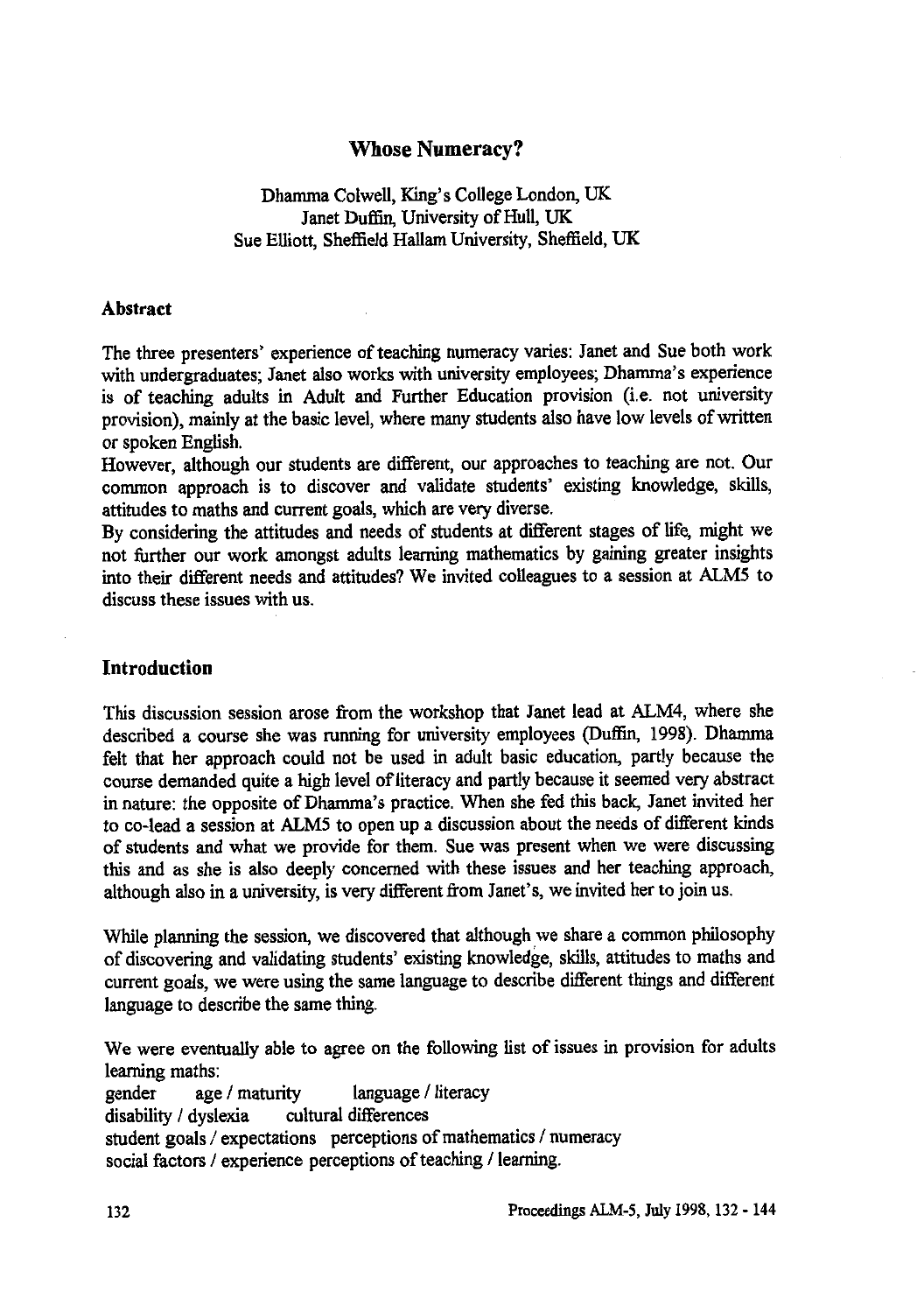**This was not intended to be an exhaustive list, but a basis for the discussion to which others could make additions.**

**We also developed a model, with which we all agreed, of three approaches to teaching of maths to adults (Fig 1). It is the combination of these three approaches which is different in each of our teaching practices. We agreed on the names for two of the vertices: personal constructs of maths, and procedural school / college maths. We could not agree on the title for the third vertex. This exercise reinforced our experience that trying to define the maths we teach is very complex, but this is sometimes hidden by the language we use.**

### **Three ways of teaching maths to adults**

**At the session at ALMS, after introducing the list of issues and the model of approaches to maths teaching, we each briefly described our own practice. The participants in the session**



Fig 1. Three approaches to numeracy / maths teaching

**were then invited to form small groups and discuss their own practices and how these compared with ours.**

**There follows a brief account by each of us of our experience in teaching, followed by a summary of the discussion that followed in the session. Inevitably, as these accounts have been written after the conference, they reflect the thinking that has developed after the workshop, rather than being accounts of what was said at the time.**

## **Dhamma's story**

**This is a retrospective account in two ways: I have not done any teaching for four years, but have been concentrating on research; and the account was written after the conference and therefore represents the evolution of my views through the processes of discussion and the writing itself. For example, I have expanded the model I presented at**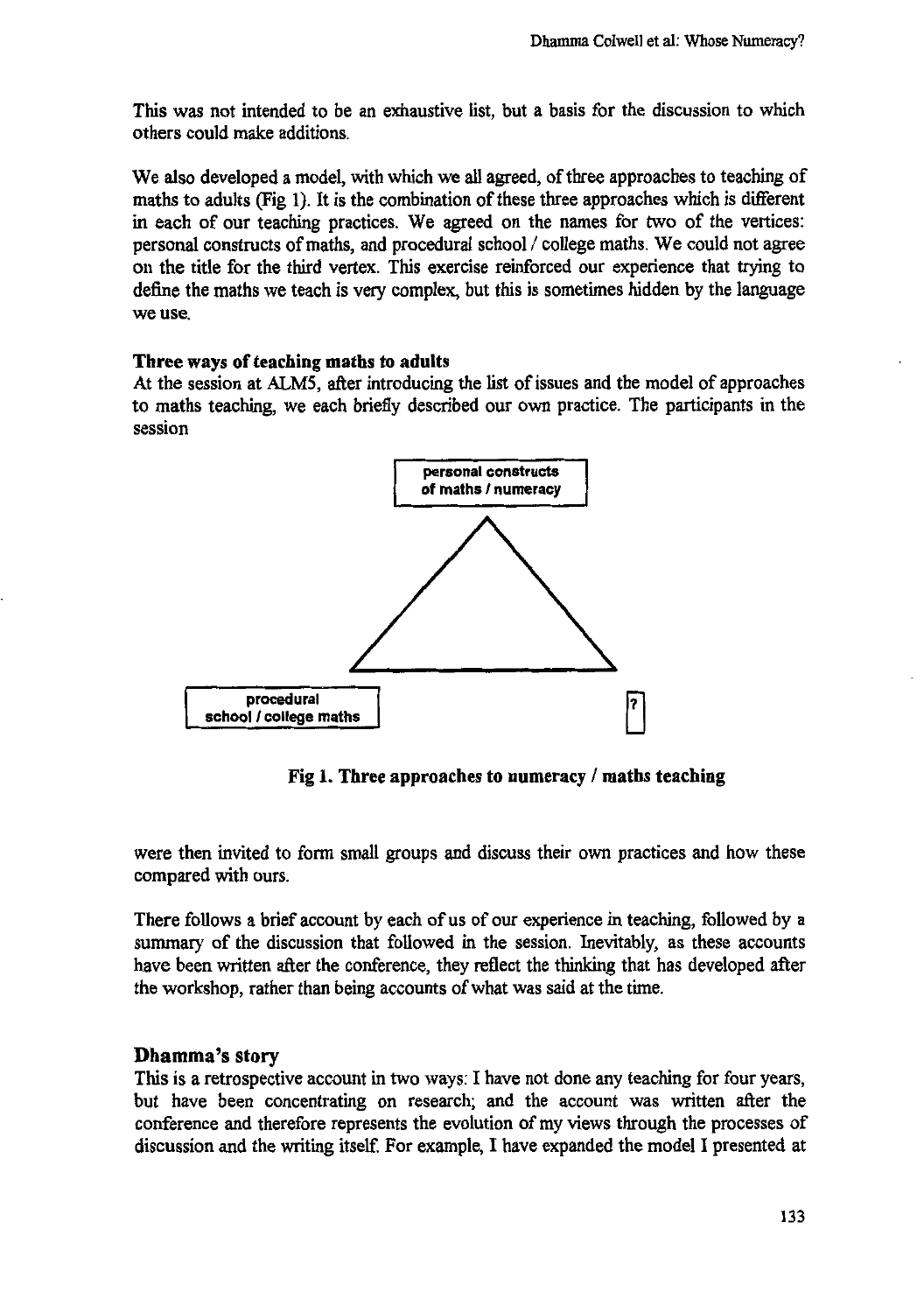**the conference (Fig. 2) to incorporate meta-cognition (Fig.3), which I have always seen as an important part of adults' learning.**

**My teaching of basic maths to adults developed within the culture of adult literacy work: my aims have been the empowerment of students, which I have tried to achieve by helping them recognise the mathematical skills and knowledge they have acquired outside the educational system, as well as trying to promote their understanding of mathematics and its applications. These two aspects of maths are represented by the right hand and top vertices of the triangle in the model in Fig. 2.**

**It is important for adult students to have at least some control over their own learning. I have tried to achieve this by helping them to identify the knowledge and skills they want or need to progress further in formal education, work or for personal development. Students identify very diverse goals: passing job tests, gaining academic or vocational qualifications, helping their children with homework, transferring their knowledge of maths from another language into English, or redressing their perceived failure at school.**

**But students' expectations of basic maths education are based on their previous experience of learning maths in school, which often seems to have consisted of being required to learn sets of procedures. They usually do not recognise their everyday knowledge as mathematical. It is not just students who have this attitude: they are also reflecting the view of the wider society.**



**Fig 2. Dhamma's version of three approaches to teaching basic maths**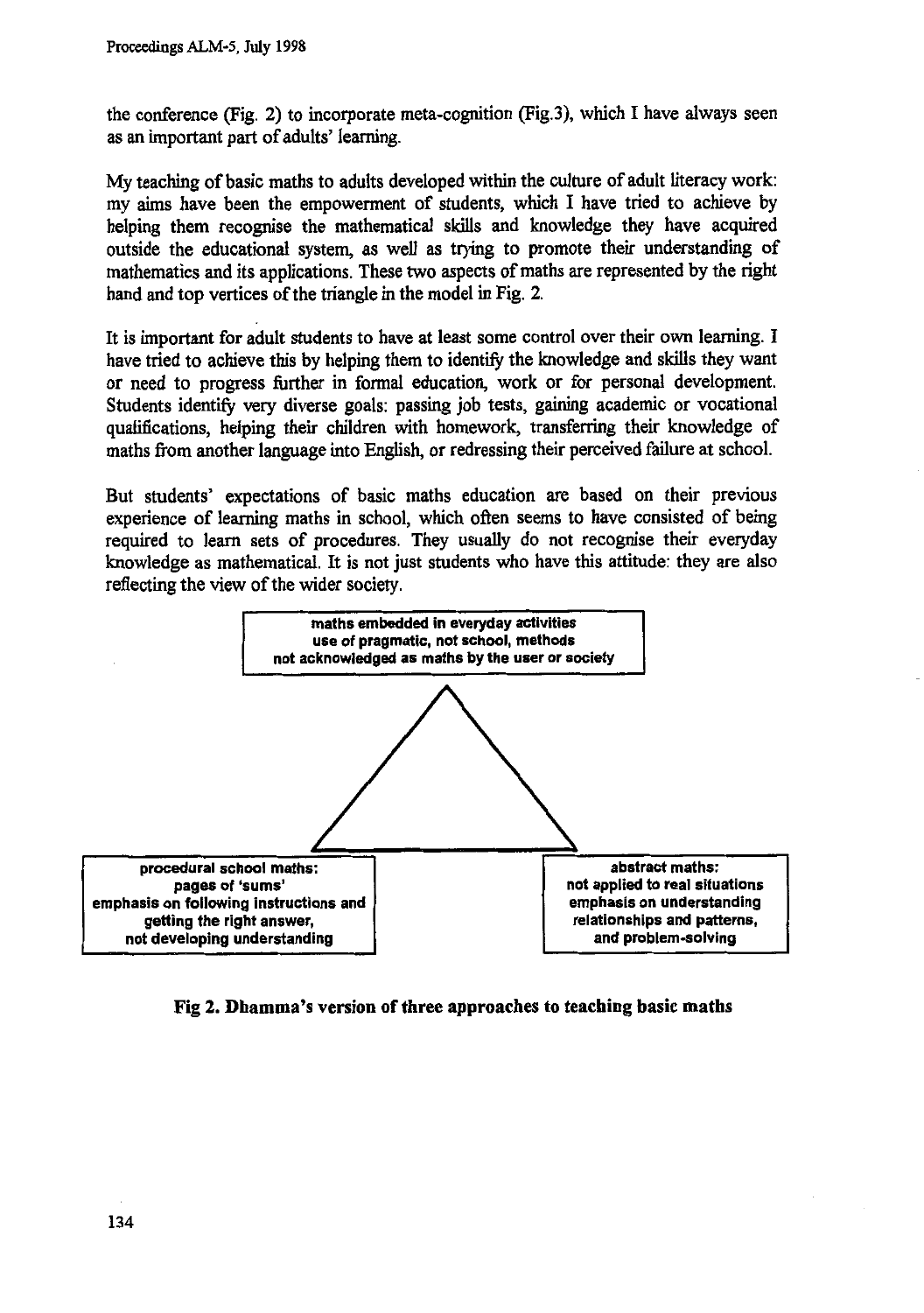Examinations like those offered by the City and Guilds (a widely used, low level vocational qualification) and specific job tests tend to examine procedural skills, sometimes posed as everyday problems. These exams and tests are used by gatekeepers to jobs and higher level courses and therefore cannot be ignored by those who want access to these. This idea of maths

as a set of procedures is so pervading that students can feel cheated if they are offered different kinds of maths teaching. The left hand vertex of the triangle in Fig. 2 represents this approach to maths.

As my teaching was within the organisational structure of adult literacy work, some, but not all, of the students I have taught have low levels of literacy skills. Others are native speakers of languages other than English, and may have learnt maths at school in another language, or may have had very little schooling. Some students require more help with the language required to solve problems than the mathematics. I have also taught students with disabilities which affect their learning, for example visual impairment or dyslexia. Disabled students may require intensive help to discover their optimum ways of working.

In teaching, I have always found myself trying to balance the different strands of the work: eliciting from students their use of maths in everyday life, and trying to develop their understanding of maths, without dismissing their expectations of learning maths procedures. If a student has a job-test in a few weeks time, then it is only possible for them to learn some useful procedures. With other students I have been able to negotiate a curriculum which contains elements of all three approaches, but which favours maths in everyday contexts.

I have formulated problems, using materials such as real train timetables, gas bills, advertisements, newspaper articles and maps, and tools like tape-measures, kitchen scales, thermometers, clocks and calendars. During the problem-solving process, we have discussed the range of possible useful maths procedures, both formal and informal, and students have practised their preferred methods, while becoming aware that they are not definitive.

I have incorporated some abstract maths into the work where it is appropriate, with the intention of developing students' understanding. For example, when students are solving a problem that involves percentages of sums of money, we have looked at how and why the place value system works when multiplying and dividing by a hundred.

I feel it is important to help students recognise that their previous lack of achievement is due more to the social structure of the education system than their real abilities. Along with other adult numeracy tutors, I have made time for students to discuss and write about their experiences of learning and using maths. We produced a broadsheet of students' writing, the Take Away Times, hoping that seeing their experiences and views in print was an empowering experience for the contributing students.

I was also a member of a team of tutors who developed accreditation of numeracy for adults for the London Open College Federation as an alternative to the more traditional examinations. The accreditation units focus on everyday maths topics like measurement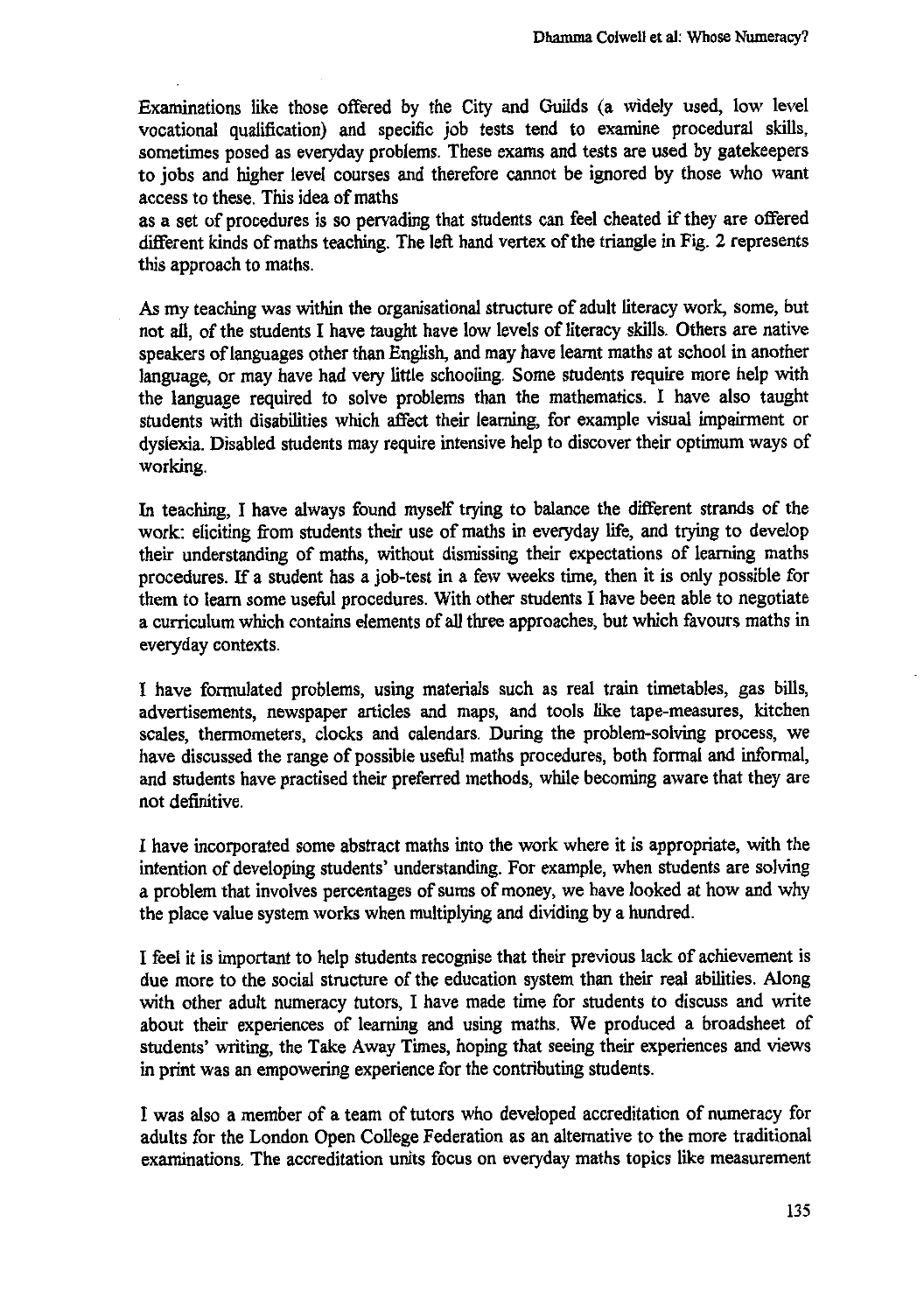and time and can be combined with units on the language of maths or study skills in maths. Being able to give credit for language and study skills enables the provider to allocate extra teaching time for this part of the work.

In our triangular model, there is no place for students' reflections on their own learning. I have represented this by the apex of a tetrahedron in Fig. 3, with the original triangle as the base.

I cannot claim to have achieved the aims of my teaching. Some students have passed job tests or entrance tests to higher level courses. Others have participated fully in the activities of the class and some have expressed their enjoyment and satisfaction. On the other hand, many students drop out of adult numeracy provision and it is not always possible to find out why they have done so.

From the research I am doing (Colwell, in this volume), I am beginning to question whether the teaching approach I used, where I formulated problems from everyday materials, may actually disempower students. People have their own ways of formulating and solving problems in their everyday lives, which may dispense with calculation or the use of formal tools. Do policy-makers or teachers have the right to make judgements about what adults 'ought' to be able to do? And if we do teach students more mathematical ways of solving problems, will they actually use them in real life? And might these undermine the knowledge and experience they already have: will they feel that the strategies they have successfully used in the past are deficient?



**Fig 3. Reflecting on the personal process of learning maths**

A better approach to teaching would seem to be to enter into a dialogue with students about the real situations in all our lives and how we deal with them, and to share strategies and techniques. The point at which a student identifies a need or desire to learn a mathematical way of doing something, is the appropriate time to teach it. We need to persuade gatekeepers to courses and jobs to use methods of assessment which test real problem-solving skills, rather than the recall of calculation procedures learnt in school.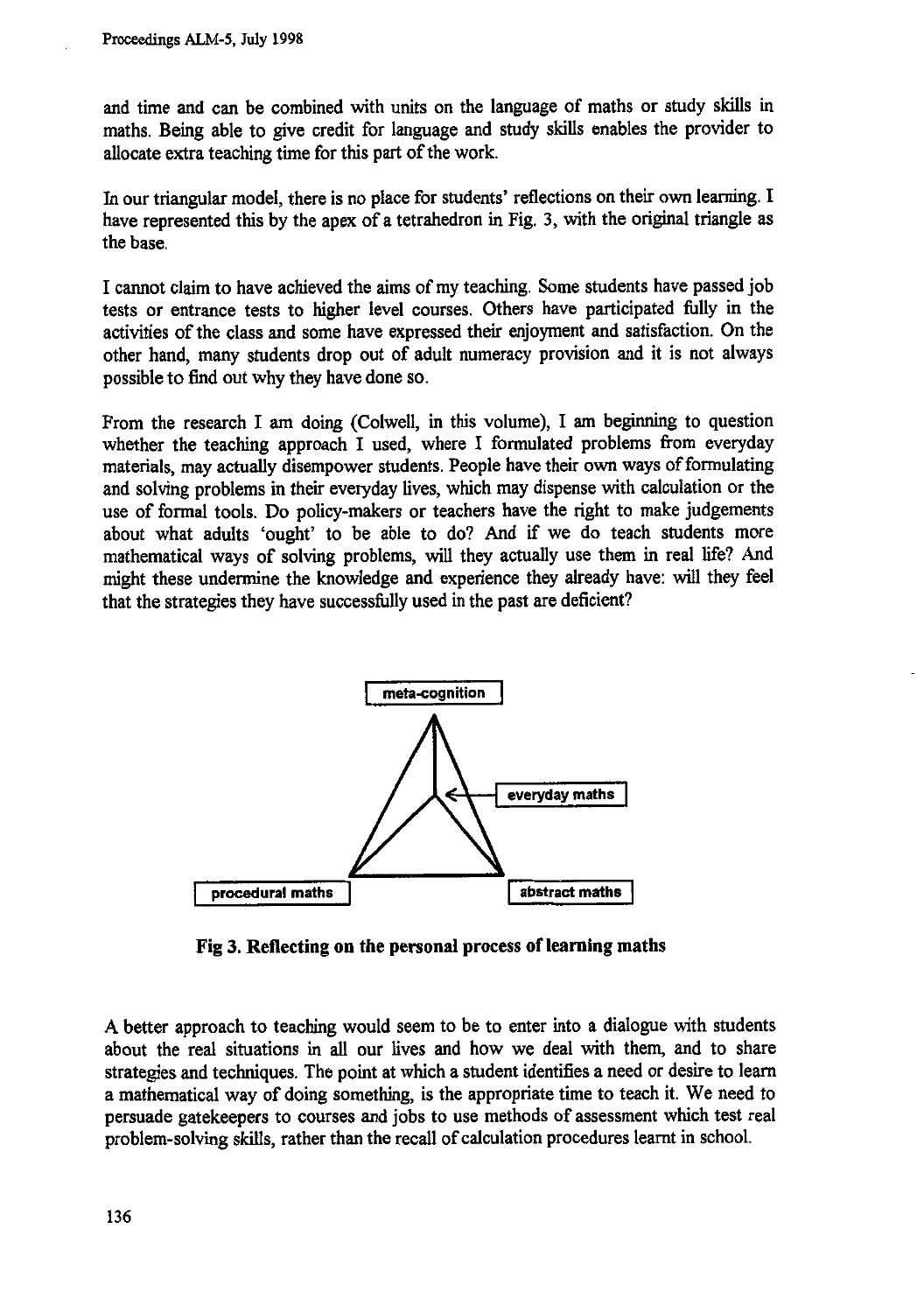The maths required to understand other subjects are probably better taught as part of those subjects: the maths required for bricklaying integrated with the skills training. Because teachers of other subjects can lack confidence about their maths skills and knowledge, they sometimes prefer to allocate anything mathematical to maths teachers. Creating teams of teachers with complementary knowledge might improve this situation.

Abstract mathematics, on the other hand, could be learnt as an enjoyable activity, like literature, art or music. Some maths, for example various kinds of number patterns or set theory, are accessible to people without knowledge of other branches of mathematics and could be enjoyed by many more people.

#### **Janet's story**

Before **I** talk about my own experience of adults learning mathematics I should like to say that I share totally Dhamma' 5 commitment to trying to build on students' own knowledge and experience, and the strengths and insights these can bring to the learning experience. From what Dhamma tells us her experience has been wide and varied. Mine on the other hand has been restricted to undergraduates following non-mathematics degree courses and, more recently, with university employees such as librarians, secretaries and other similar categories: a small and very specialised subset of the whole set of adults learning mathematics.

My courses originated in the university when it was realised that many non-mathematical undergraduates were likely to experience difficulty when approaching graduation and seeking employment. Many were fearful about the numeracy tests they would face when applying for jobs so the original aim on setting up these courses was to try to prepare students for these tests, by helping them with the mathematics for whatever employment they might enter.

My courses, therefore, have two main aims. The first is to help such students towards independence in their mathematical thinking rather than feeling the need for somebody else to tell them whether their answer is correct or not. I see this as essential in employment. With this thought in mind a slogan for the course came to be 'Independence not tick dependence'.

The second aim is to base their understanding of their early arithmetic on mathematical principles rather than, as so often in school, learning isolated, apparently unconnected arithmetical techniques. This aim I call Principles not unconnected techniques'.

My courses are therefore radical in two ways from the students' viewpoint: that I want to change attitudes and to give them a mathematical framework within which to build their competence in number. The content of the course is geared to the latter, the managing of the course to the former. I offer the opportunity to consider a wide variety of methods and strategies, based on the principles developed, and I try to use these to help them to become responsible for their own learning. I set work but I do not mark it though I am always willing to discuss any difficulties encountered by participants as the course progresses. From time to time I ask them to take a new look at the specific techniques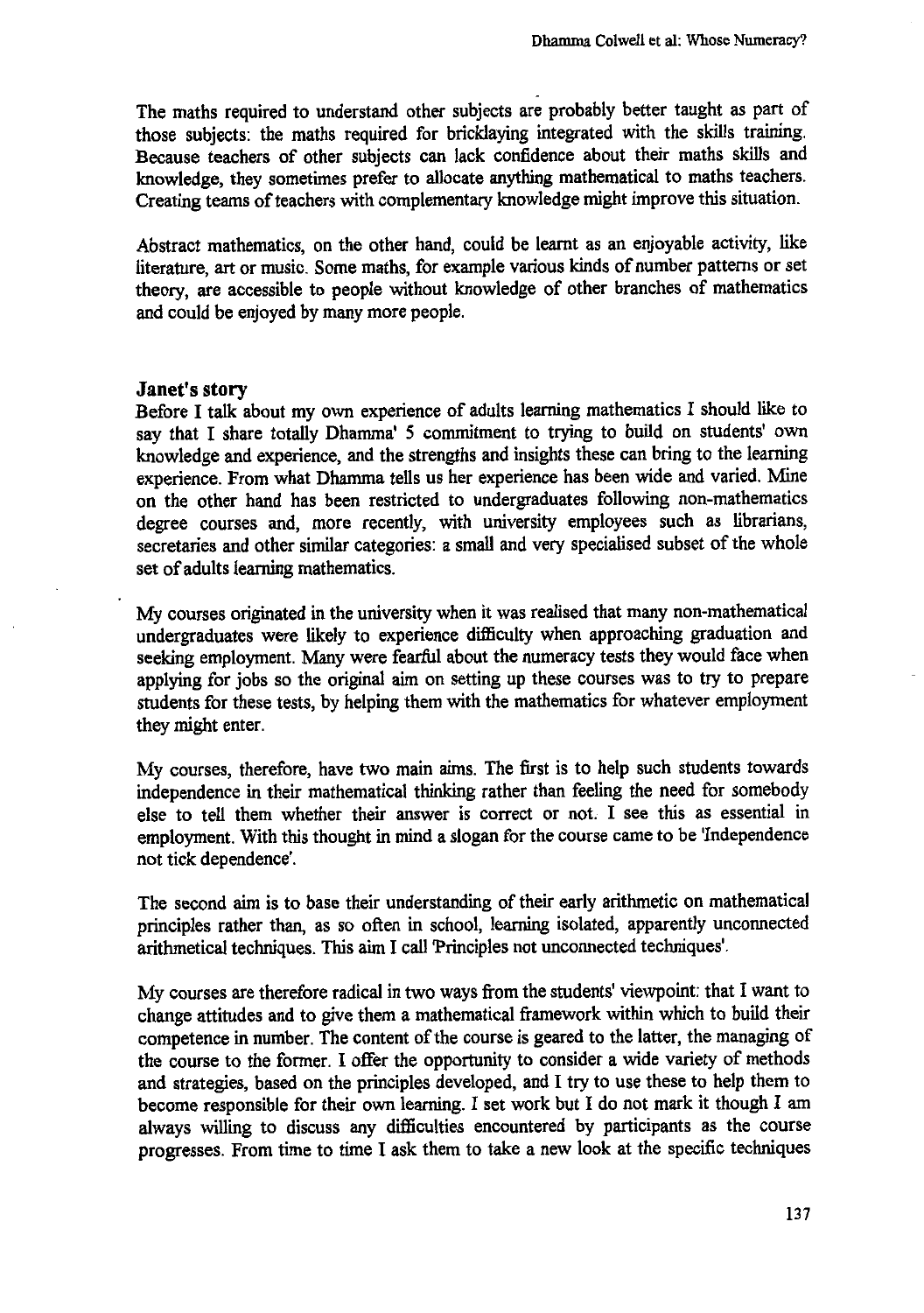**they learned in school both to enhance their understanding and develop the confidence they initially lack.**

**Since my course is strictly limited in terms of time available (normally ten one-hour sessions with, until recently, the opportunity to extend this to around twelve or fifteen sessions for those who need more time) it almost inevitably has to be planned on conventional lines. It is based on lectures rather than on other more informal teaching styles. It is, therefore, to a large extent tutor directed rather than being wholly in the hands of the student and is hence more prescriptive than I would ideally like it to be, albeit with a large element of student choice of calculation methods.**

**Nevertheless, my aim is to be responsive to students and to encourage them to participate and question in order that they might begin to be able to build for themselves the mathematics they need. In the undergraduate classes I have always been able to identify at least two kinds of student: those who ran into early difficulties with mathematics, and who have serious emotional problems associated with it, and those who appear merely to want a revision of what they learned at school. The former have, in general, been more responsive to the changes demanded of them while, though not always, the latter tend to be impatient of what I do, often feeling that I am wanting to go back to things they really think they already know.**

**In their course-evaluation comments some students indicate their position by such comments as, on the one hand, 'I liked the idea of stepping behind school work to discover why things work' and, on the other, 'I wanted to refresh techniques, not examine concepts and have my approach changed'.**

**Indeed I would say that, for those with serious problems, usually stemming from very early school experience, the extra time taken on the course is largely because of a need and the opportunity I try to give to bring out their school problems so as to help resolve them. More than that, I am often able to discover something about their personal ways of calculating and to reassure them that these are valuable and to be built upon rather than, as they tend to see it, 'not the right way to do it'.**

**For some, this in itself can prove to be a crucial discovery from which they can then advance towards a new confidence. I had one such (mature) student who subsequently followed a PGCE course and, when in a school as a preliminary to that course, was delighted to have the teacher say 'Aren't you good at mathematics; I wish I was as good.'**

**There has always been a big falling away in attendance at these courses and it has been this that, with the reduced resources now endemic in educational establishments, has caused my classes to be questioned. Cuts in available finance required me to try to condense them into half the time hitherto allocated to them - an impossible task in view of their dual purpose. This itself has been a source of concern to me because the curtailed course did not allow me to achieve either of its two objectives. Nor was it satisfactory to the students as post-course evaluation sheets showed: 'There wasn't enough time to take in the ideas'.**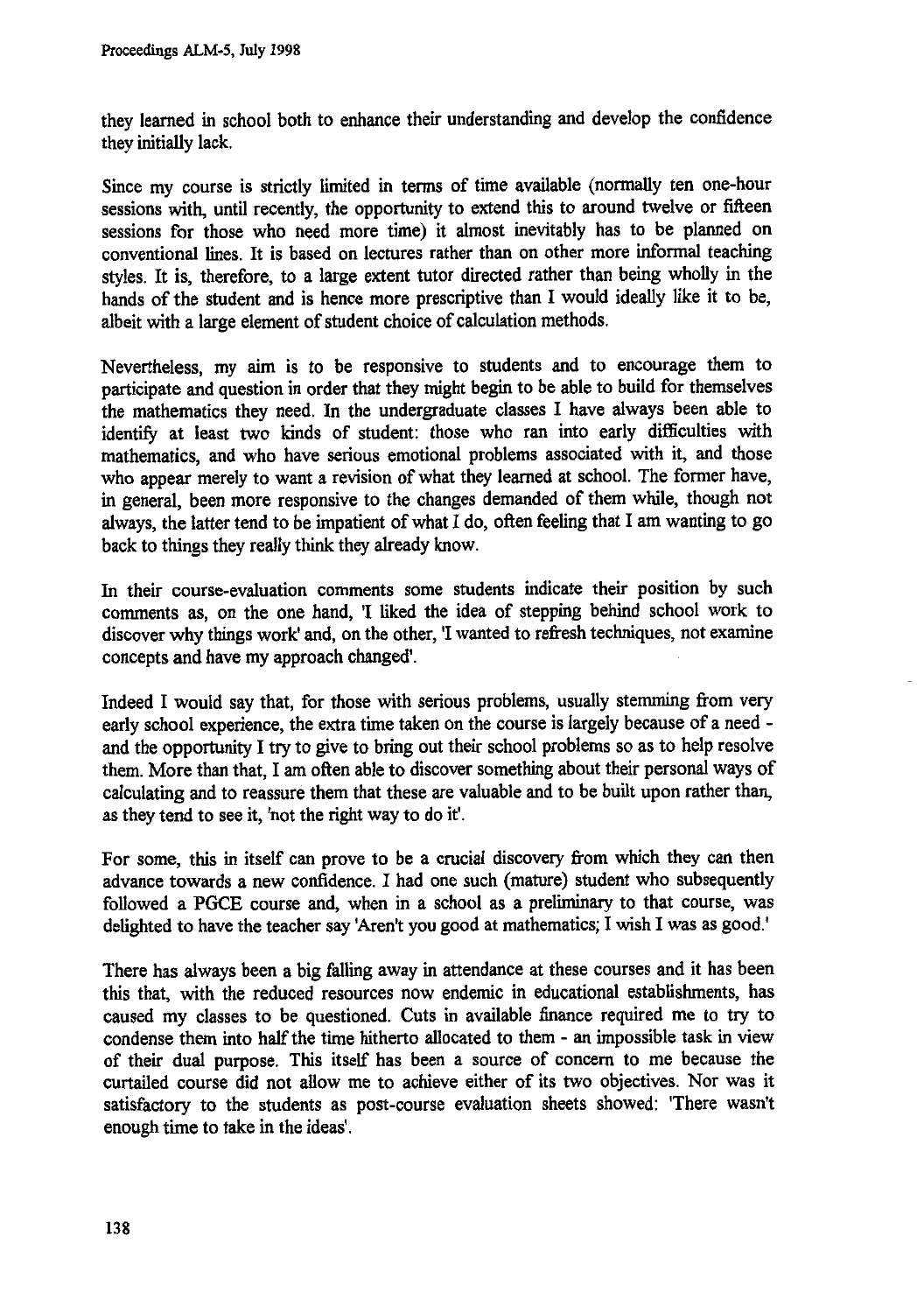**In contrast, there has been little fall off in attendance in the staff courses and participants have been much more willing to enter into discussion than are the students. Prior to doing these staff courses I had always associated the difference between the students with a willingness, or lack of it, to respond to demands for change and the fact that the changes involved very early work in which some feel they are or should be competent already. So I tended to attribute the greater responsiveness of those with genuine and frightening problems to the course being an opportunity for a new start.**

**The staff courses introduced another variable into the problem for these were all people who were already in work and therefore knew what it required of them in terms of mathematics. This was not, however, an entirely new phenomenon because it also made me aware that some of the undergraduates are also people who have come late to a degree course and who may themselves have already had work experience.**

**So the problem of fallout is now more complex. Is it because of lack of general maturity or is it directly related to work experience? Or is it simply a question of the difference between student expectation arising from their prior school experience of mathematics; that their inner perception of mathematics is coloured by that experience so that there is a mismatch between my perception and theirs of what they need? Or is it that, because the course is not part of their eventual degree, students are unwilling, and indeed unable, to put in the effort required to complete the course as it necessitates work on it in their own time.**

**In view of the difference between the undergraduate and staff classes, it could be concluded that staff find it easier to adapt to a new approach and are more prepared to be participatory and less suspicious of being taken back to very early number work because they are secure in their perception of themselves while the undergraduates, particularly the ones straight from school, do not yet have that confidence in themselves as individuals.**

**But there is another element in the problem of the undergraduate fallout which stems directly from their motive in coming to such a class. It seemed to me that it could be the difference between those students who merely want to pass the employers' tests they will inevitably encounter and those who are more farseeing and want to make themselves competent to cope with any mathematical demands they may meet in employment.**

**In discussing this with a careers officer I was told a story about some naval recruits who were taken onto a ship and, after a few minutes of explanation about the workings of the ship, were told that they were going to have to pilot it out of the harbour. This experience brought home to them the extent of the knowledge they were going to need for the job they were training for and their tutors were consequently able to start their training with the simplest possible information which might otherwise have been unacceptable to them as far too easy and therefore not worth doing.**

**Clearly, in the environment of adults learning mathematics, where a much more informal and equal partnership is generally the aim between students and tutors, the expedient described above would not be appropriate or even feasible. Indeed, the whole question of who is to determine whose mathematics, or numeracy, is to be the one which pertains in**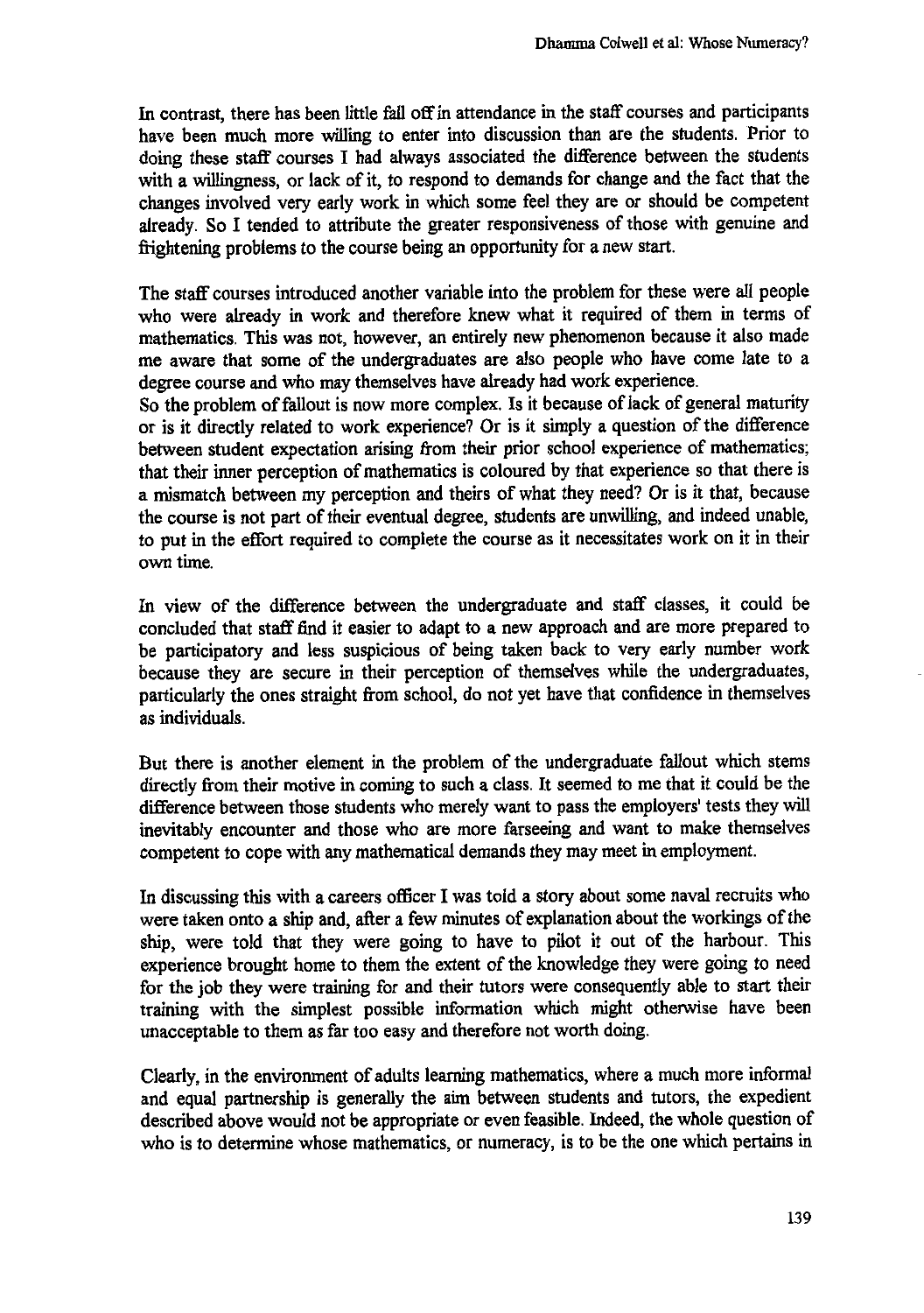**the adult classroom appears to be denied by this expedient, where the assumption is that the mathematics taught is undoubtedly that of the tutor rather than the student.**

**But if courses are meant to empower students a prime element in them must be student involvement but, in the wide variety of courses available, this is sometimes not a prime focus. Where a tutor has student-empowering perspectives these may be unacceptable to students whose only experience of mathematics has been of the procedural, or technique based kind.**

**There is no doubt that such mismatches of expectations can occur between tutor and students, and sometimes in the same class between different students in it. How do we resolve this very real dilemma? It is my hope that, from this workshop where three of us are describing and trying to account for our personal experience within the sphere of adults learning mathematics, we shall all get a little nearer to resolving the problem of whose mathematics and how we foster its development.**

# **Sue's story**

**This story is about the recent development of an accredited numeracy course at Sheffield Hallam University. The course is offered as an option to first and second year students. It is designed to equip students with what we have termed advanced numeracy skills and the confidence they need to support their current studies and in their future employment. The course recognises that many adults express panic and lack of confidence with mathematics and numeracy and aims to help students overcome their anxiety and develop confidence.**

**The name of the course, 'Advanced Numeracy', reflects the need for a 'legitimising label' in order to gain recognition and approval for accreditation from the institution. It also, much more importantly, reflects the complexity and status that we ascribe to the term numeracy. This advanced numeracy is not the utilitarian ability to perform basic arithmetic operations. The term 'advanced numeracy' has at its heart what Marilyn Frankenstein describes as 'The kind of mathematical literacy needed to clarify issues, to understand the structure of society, and to support or refute options (which) is more than the ability to calculate...' (1989). It embodies the ideas of critical mathematics and recognises mathematics both as a powerful tool and a tool of power. This image of advanced numeracy and the overt aim to address feelings of anxiety are reflected in our expectations of what a student should be able to do by the end of the course:**

**• formulate problems in mathematical or statistical terms read, discuss and write about simple mathematical and quantitative ideas and techniques, and talk confidently about these, explaining own reasoning**

**• use some strategies to overcome difficulties encountered with the mathematical and statistical tasks tackled collect, record and analyse data sets as a means of proposing answers to some types of problems they pose**

**• perform with confidence and understanding and, where appropriate, with the aid of IT tools, a range of techniques for problem solving in advanced numeracy**

**• know the constraints within which the solution to a problem lies verify that a solution is reasonable**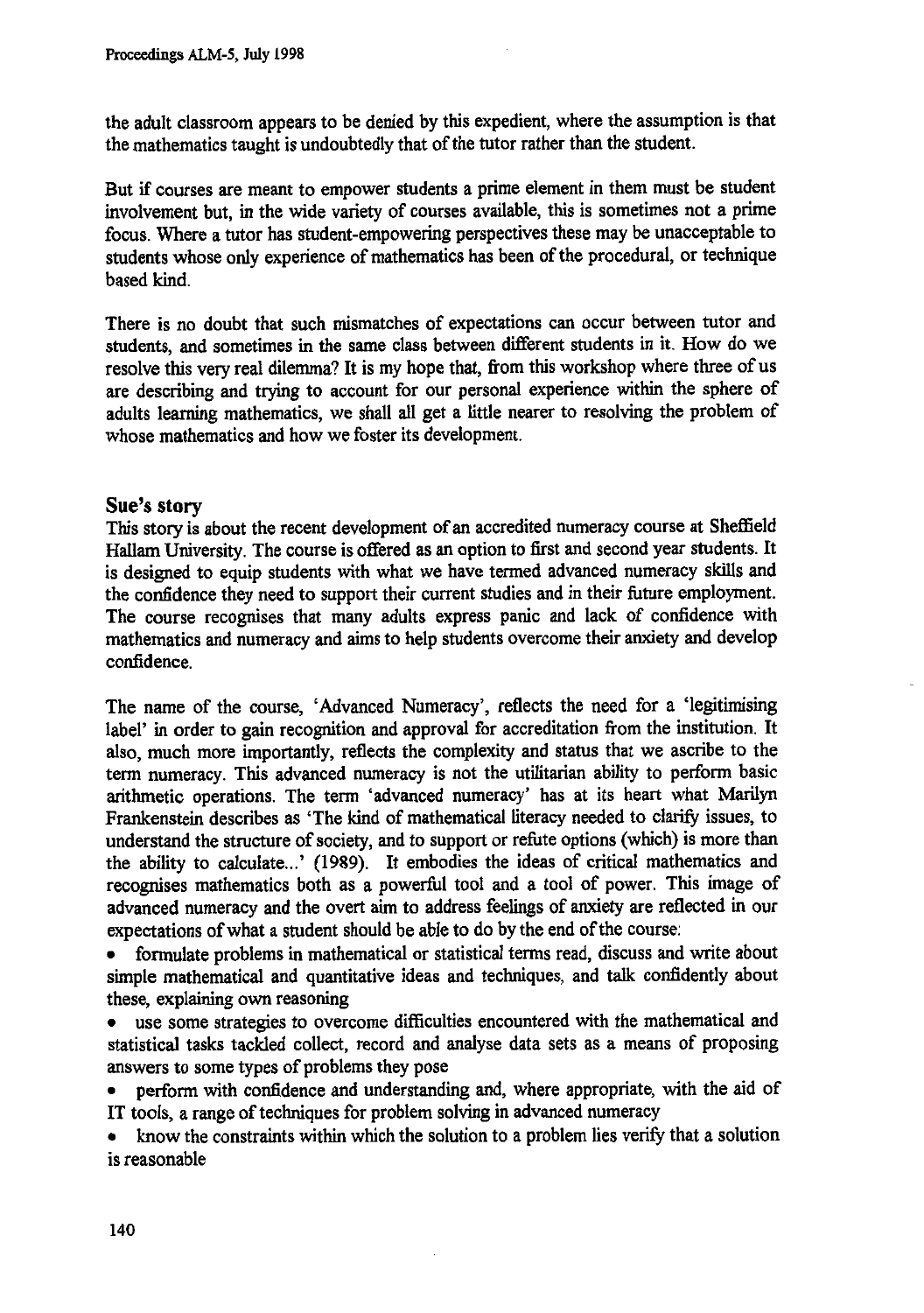• reflect constructively on their experience of learning advanced numeracy and the images of the subject which support or conflict with that experience.

The content of the course is not tightly defined, but is broadly selected according to the needs of the learners. There is an expectation that the students will participate actively and an emphasis on discussion and communication. These ideas are rooted in my earlier experiences in teaching adults on a GCSE equivalence course developed for the South Yorkshire Open College Federation and have been developed through working with students in higher education who express difficulties with mathematics and do not seem at all radical to me. However, some students and colleagues find these ideas challenge their previous experience of numeracy; they have different perceptions of numeracy and of teaching and learning.

Colleagues, outside the mathematics community, bring their own anxiety and life experiences and often think of numeracy as a procedural, mechanistic skill rather than one of thinking and problem solving. This viewpoint can result in difficulties with the image of numeracy as an essential 'core skill' for undergraduates and hence prefer to marginalise it rather than to integrate it with other core skills.

Students who volunteer their dissatisfaction with their own level of numerical or mathematical understanding and ability often have disquieting stories to tell of their own school experiences. Many, nonetheless, have a strong desire to replicate some aspects of these unsatisfactory experiences. One student praised previous teaching which was `mechanistic' in nature whilst acknowledging that it did not succeed for her. In contrast another student, although technically competent and seemingly successful mathematically, expressed dissatisfaction because of a lack of understanding. His experience on a short course, which shared the aims and approach of the 'Advanced Numeracy' course, resulted in the comment 'It was as if I had blinkers on before ... this course made me look at things in a different way' and 'I got this tunnel vision of looking at things and it needed broadening... that was one of the things you did ... that was handy.'

As a teacher I have a tension between acknowledging and valuing the students' starting points which often are firmly rooted in a desire to improve procedurally and recognising that this can be what limits them. In terms of our triangle model my aim is to encourage and facilitate students' moves from a reliance on procedural school/college maths towards a confidence in their personal constructs of maths/numeracy. For me the third vertex of this triangle could describe mathematics with words like connectedness, pattern, relationships, problem solving, open-endedness etc. But it also needs to be a place-holder for words describing an approach to teaching which empowers and encourages decision making which I try to do through the content and delivery of the course.

As an example, a favourite starting point in algebra is a discussion of formulas for calculating the reading age of text. There are many versions of this task in print, one of which is in SMP 16-19 Mathematics book Problem Solving'. Here three reading age formulas are introduced and the student is told that each formula has a limited range of validity and an example of this is given. The student is then invited to choose a type of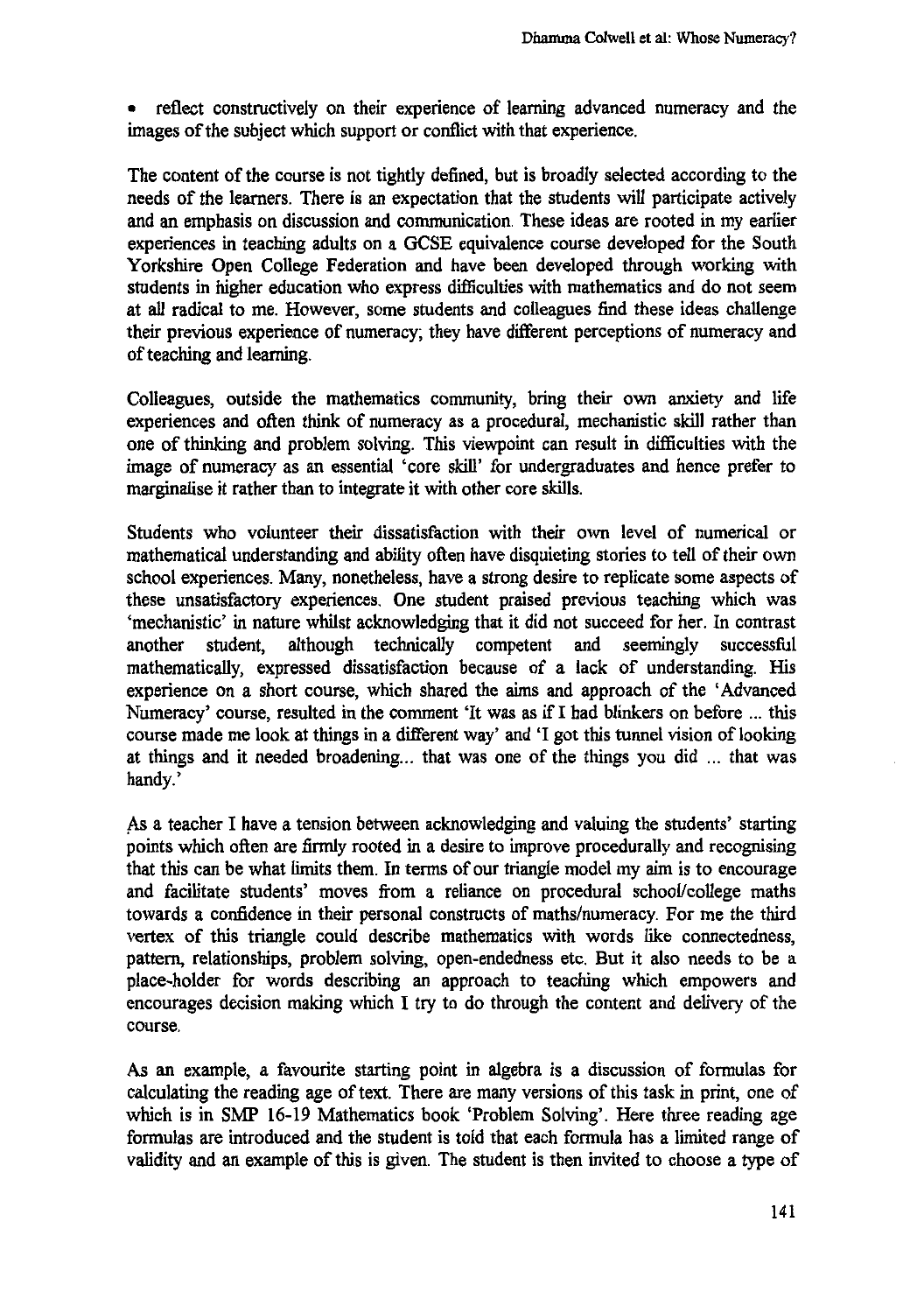**article or book and design and validate a method of assessing reading age. I choose to adapt this task to allow the students a bigger part of the performance.**

**(The fact that I am directing the students' performance is a tension for me. The students have a strong voice in negotiating the content of the course, indeed they are described as participants who are expected to bring life, study or work contexts in which they are involved, as a basis for developing personally relevant knowledge and skills. But the preparation, management and support for learning is high on my agenda as is the desire to empower students mathematically.)**

**Typically we begin by considering various texts and discussing why we find some easier to read than others. Many ideas are generated: too many long words, long sentences etc. The notion of formulas for the reading age of text is then introduced and at this point there is usually much debate on ethical and philosophical issues as well as the mathematical appropriateness of such formulas. The students proceed by looking in detail at one of the formulas, the Simplicity Formula, reading age =** 25 - 15 **p, where p is the proportion of words with one syllable. When this formula is applied to various texts a children's story, a newspaper article, some mathematical explanation, a classical novel the limited range of validity is soon noticed. A discussion of the usefulness of this and other formulas ensues. Through this we are able to think about algebraic concepts of variable and structure. There are many other vehicles for such an approach - wind chill formulas, Naismith's rule for calculating the time it would take to walk a planned route taking into account the amount of climbing involved. In essence they all involve a modelling approach in which the student has to think about the problem, decide on what are important factors and essential to the model, use appropriate mathematical analysis and test whether the solution is reasonable.**

**This is not simply studying mathematics in context thus de-focussing on abstract ideas in favour of more practical and relevant mathematics. In an increasingly technological world mathematics has become less visible for most. Having some ways of thinking about and accessing the underlying models of technological solutions is important. The student plays an active part and has considerable control over both the mathematics and the process.**

## **The discussion**

**In the discussion period, after participants talked amongst themselves about their own attitudes and experiences, a number of relevant issues were raised which helped us to take our thinking further.**

**Participants shared our belief that the crucial need, in all sections of adult education, is to take account of students' existing knowledge and experience and their already established competencies, as well as their potential for further learning. They shared our experience that students' expectations can be different from, and sometimes in opposition to, those of their tutor and the discussion began to explore this apparent mismatch. Students' experiences of problem-solving and calculation are from both school and everyday life.**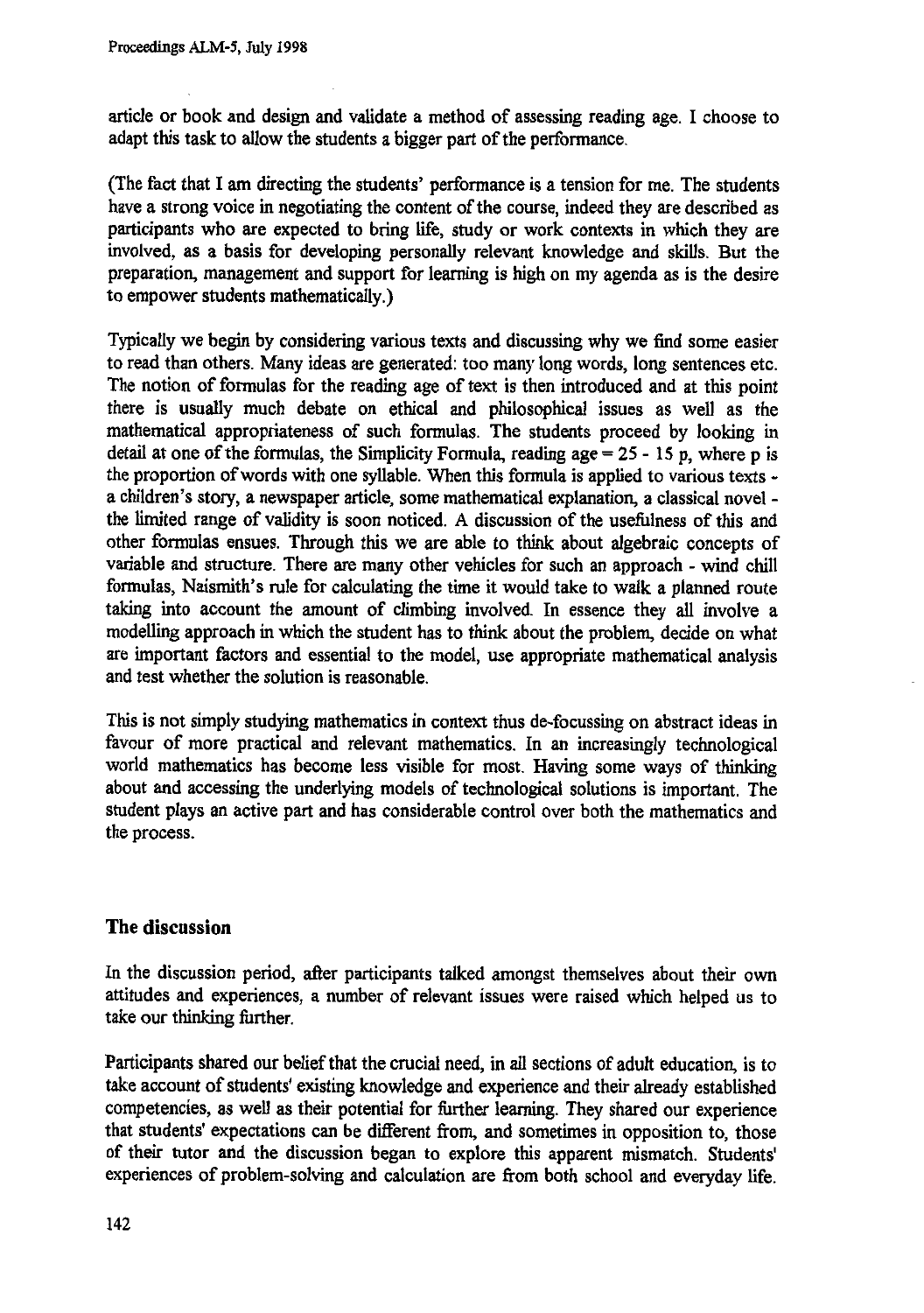**However, it is the school experiences which tend to be evoked by formal educational situations, and students' perceptions of what mathematics is appear to come mainly from their schooling. This undoubtedly has implications for work with adult learners.**

**The various dichotomies that can arise by considering our triangular model include those which arise from the conflict between our perceptions of mathematics and those created in the minds of students resulting from a procedural kind of mathematics common in schools. This conflict can be exacerbated for students who, in their adult life have developed problem solving and calculation strategies which they may not recognise as authentically mathematical because of the apparent mismatch with what they see as the all-powerful established mathematics.**

**All of us, and this was shared by participants in the session, see it as our responsibility to build on that mathematical expertise, while recognising that the widely varying experiences of our students and their reasons for coming to learn affect their approach to and attempts to learn mathematics. Moreover, we as tutors want to try and extend our students' views of what mathematics is, to a deeper understanding of the mathematical concepts that underlie its application.**

**The wide variation between our experiences as tutors also has a bearing on our perceptions of; and our way of coping with, our task of helping our students in their attempts to learn or relearn mathematics. While two of us are working in higher education, the other has worked largely in adult basic education. While much of our work is with classes we also work with individuals.**

**One of the issues which emerged from the session was that of the necessary distinction that has to be made between those students who are fresh from school and those who have had an intervening period of living and working. In our experience this brings an added, usually beneficial, dimension to the complexity of the adult classroom.**

**Other factors bearing on that complexity were seen to be those concerned with language and culture as well as other issues mentioned in the introduction. This effect can be compounded in classrooms where the students themselves may have either common cultural backgrounds or different ones but are less likely to share ours.**

**These inevitable differences and the different expectations and aspirations of students even within the same class can greatly complicate all the apparently more straightforward differences that can be found within a class and between that class and its tutors. All of these experiences can bring out different aspects of the complexities of teaching and learning.**

**The discussion revealed a consensus view that we need to respect our students' perspectives but that our responsibility is to move them forward in their expectations of mathematics.**

**We hope to move towards finding ways of operating that will take proper account of the very varied backgrounds of our students and the specific influences that motivate and sometimes cramp their attempts to develop their mathematical knowledge further.**